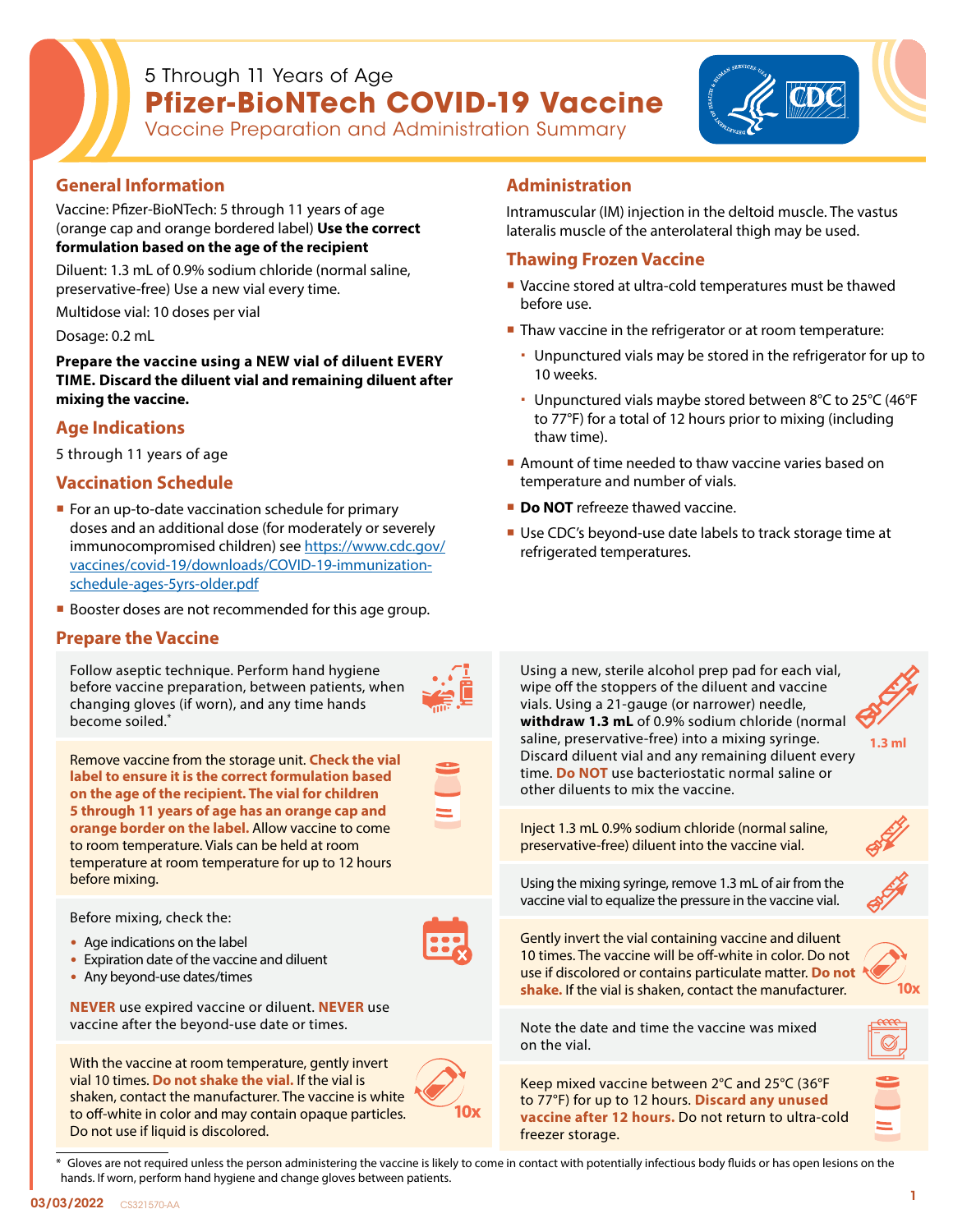# 5 Through 11 Years of Age **Pfizer-BioNTech COVID-19 Vaccine** Vaccine Preparation and Administration Summary

## **Administer the Vaccine**

Assess recipient status:

correct needle size.

- Screen for contraindications and precautions.
- Review vaccination history.
- Review medical considerations.



• **Check the age indications on the label.** The vial for children 5 through 11 years of age has a orange cap and may have an orange border on the label. Do **NOT** administer vaccine that has a purple cap or purple bordered label on the vial to children younger than 12 years.

Choose the correct vaccine formulation based on the age of the recipient and equipment, including the

• Use a new, sterile needle and syringe for each injection. Use 1 mL low-dead volume syringes to withdraw the vaccine. If sufficient low-dead volume syringes are not available, withdraw vaccine using a combination of low dead-volume syringes and nonlow dead-volume syringes.

Cleanse the stopper on the vial of mixed vaccine with a new, sterile alcohol prep pad. Withdraw 0.2 mL of mixed vaccine into the syringe.



- Regardless of the type of syringe used, ensure the amount of vaccine in the syringe equals 0.2 mL.
- If the amount of vaccine remaining in the vial cannot provide a full 0.2 mL dose, discard the vial and contents.
- **Do NOT** combine vaccine from multiple vials to obtain a dose.

Remove any significant air bubbles with the needle still in the vial to avoid loss of vaccine. Use the same needle\* to withdraw and administer the vaccine. Ensure the prepared syringe is not cold to the touch. **Check the age indications on the vial label, again, to ensure it is the correct formulation based on the age of the recipient.**

Bring the dose of vaccine from the designated preparation area immediately to the patient treatment area for administration.

Ensure staff has the correct PPE before administering vaccines and implement policies for the use of face coverings for vaccine recipients older than 2 years of age (if tolerated).

Administer the vaccine immediately by intramuscular (IM) injection in the deltoid muscle. As an alternative, the vastus lateralis muscle may be used.



Observe recipients after vaccination for an immediate adverse reaction:

- **30 minutes:** Persons with a history of:
	- » A contraindication to another type of COVID-19 vaccine product.
	- » Immediate (within 4 hours of exposure) non-severe allergic reaction to a COVID-19 vaccine.
	- » Immediate allergic reaction of any severity to a non-COVID-19 vaccine or injectable therapies
	- » Anaphylaxis due to any cause.
- **15 minutes:** All other persons

\* It is not necessary to change needles between drawing vaccine from a vial and injecting it into a recipient unless the needle has been damaged or contaminated.

## **Contraindications and Precautions**

## **Contraindications:**

History of:

- Severe allergic reaction (e.g., anaphylaxis) after a previous dose or to component of the COVID-19 vaccine
- Known diagnosed allergy to a component of the vaccine (see [https://www.cdc.gov/vaccines/covid-19/clinical-considerations/](https://www.cdc.gov/vaccines/covid-19/clinical-considerations/covid-19-vaccines-us.html#Appendix-C f) [covid-19-vaccines-us.html#Appendix-C for a list of vaccine](https://www.cdc.gov/vaccines/covid-19/clinical-considerations/covid-19-vaccines-us.html#Appendix-C f)  [components](https://www.cdc.gov/vaccines/covid-19/clinical-considerations/covid-19-vaccines-us.html#Appendix-C f))

## **Precaution:**

Most people determined to have a precaution to a COVID-19 vaccine at their appointment can and should be administered vaccine.

History of an immediate allergic reaction<sup>†</sup> to any non-COVID-19 vaccine or injectable therapy (i.e., intramuscular, intravenous, or subcutaneous vaccines or therapies [excluding subcutaneous immunotherapy for allergies, i.e., "allergy shots"])

- History of a non-severe, immediate allergic reaction<sup>†</sup> after a dose COVID-19 vaccine
- History of multisystem inflammatory syndrome in children (MIS-C) and adults (MIS-A)
- History of myocarditis or pericarditits after a dose of an mRNA COVID-19 vaccine
- **Moderate to severe acute illness, with or without fever**

For more information, please see Interim Clinical Considerations for Use of COVID-19 Vaccines Currently Authorized in the United States at [www.cdc.gov/vaccines/covid-19/info-by-product/](http://www.cdc.gov/vaccines/covid-19/info-by-product/clinical-considerations.html) [clinical-considerations.html.](http://www.cdc.gov/vaccines/covid-19/info-by-product/clinical-considerations.html)

† For the purpose of this guidance, an immediate allergic reaction is defined as any hypersensitivity-related signs or symptoms such as urticaria, angioedema, respiratory distress (e.g., wheezing, stridor), or anaphylaxis that occur within 4 hours following exposure to a vaccine or medication.